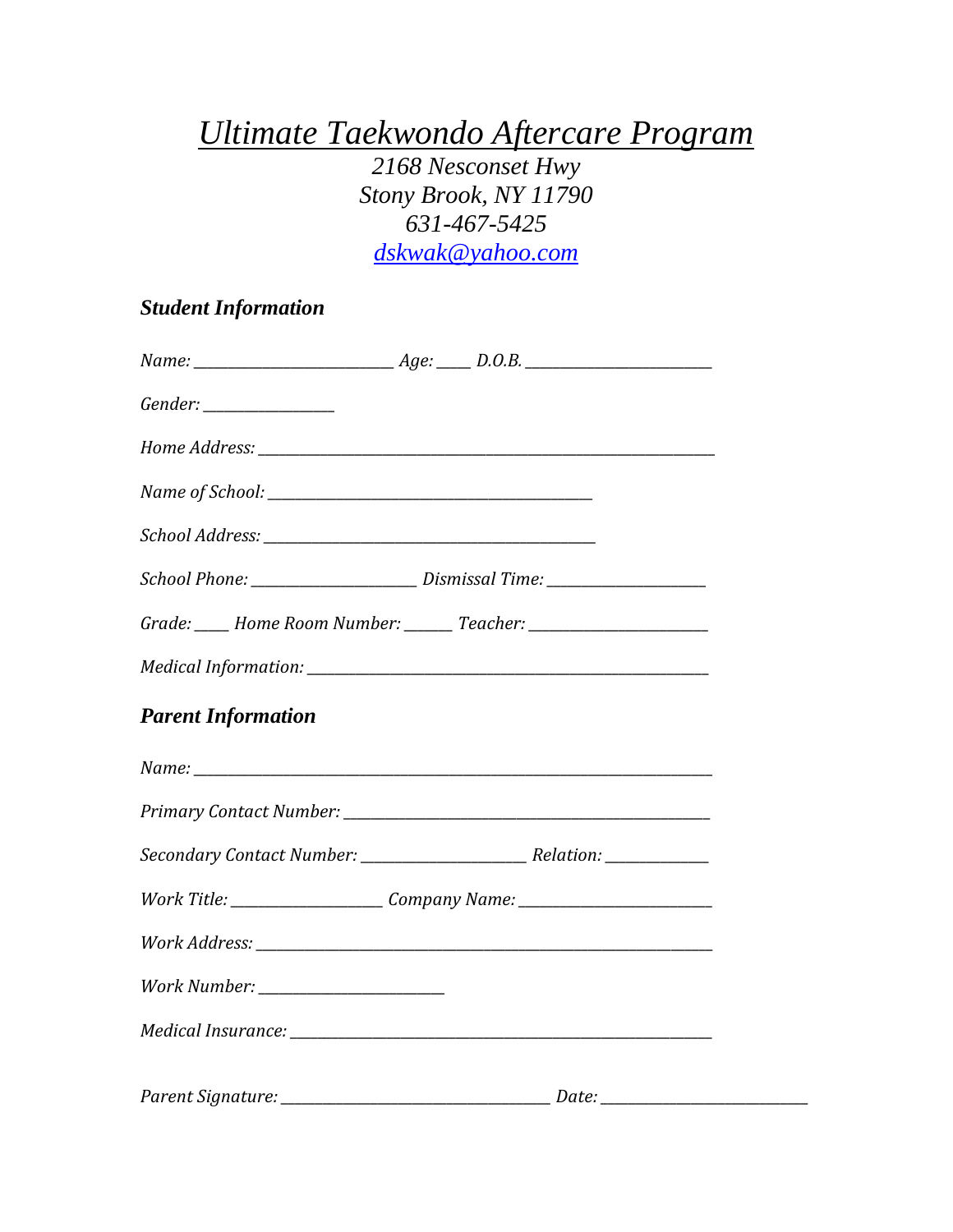*Ultimate Taekwondo Aftercare Program 2168 Nesconset Hwy Stony Brook, NY 11790 631-467-5425 [dskwak@yahoo.com](mailto:dskwak@yahoo.com)*

We at Ultimate Taekwondo Centers kindly offer our Aftercare Program. It is our goal to develop your child's discipline by having them complete both their schoolwork and their taekwondo training diligently. In our program, we will pick up your child from school and bring them to our location where they will be taken care of by our well-trained aftercare counselors.

## *Aftercare Program Packages*

*Premium Package: \$99 per week Covers all day camps as well as regular and special dismissal times*

*Standard Package: \$89 per week Covers regular dismissal time only*

*\*This cost is the combined cost of our aftercare services and regular taekwondo tuition. Any additional programs such as sparring will require an increase in tuition costs. Equipment, uniforms and belt tests are also not included and will require an additional cost.*